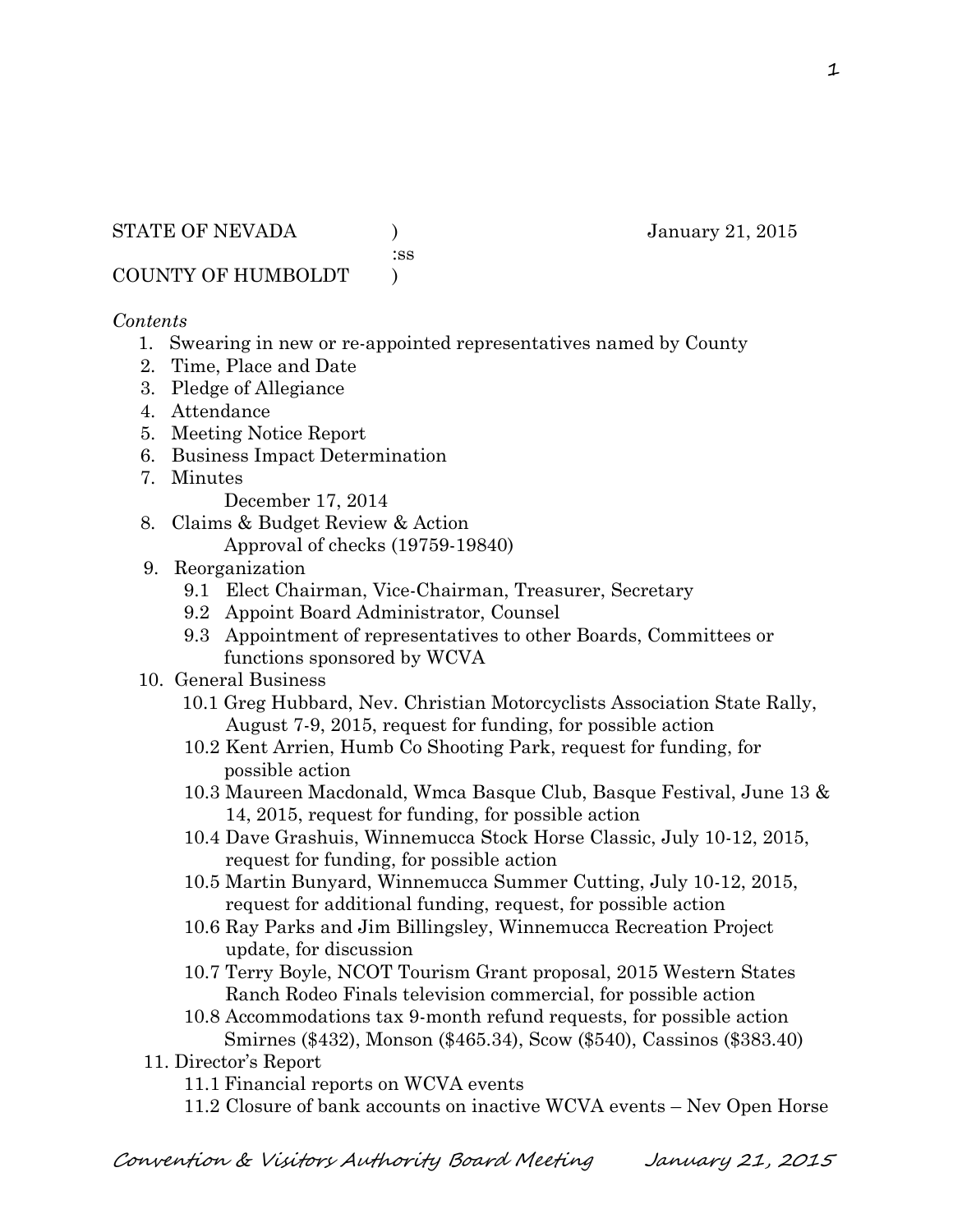Show, Wmca Jr Rodeo, Wmca Mule Show & Races, for possible action 12. Board Secretary & Counsel Report

- 12.1 Review monthly report, for discussion
- 12.2 Chamber of Commerce report, for discussion
- 12.3 Update on delinquencies, for discussion & possible action
- 12.4 Report on standardized delinquency procedure, for discussion & possible action
- 12.5 Update on renaming East Hall to Joe Mackie Hall, for possible action
- 12.6 Corrected copy of Annual report on lodging tax revenues to Taxation, for discussion & possible action
- 12.7 Update on 2015 Run-A-Mucca charitable lottery application to Gaming Control Board, discussion
- 12.8 Update on Intersection Beautification, Winnemucca Recreation project, Winnemucca Arts Center & Visitor Center East Hall parking lot repairs, Events Complex riding arena, for discussion & possible action
- 13. Board Administrator 13.1 December Financial reports
- 14. Other Reports
- 15. Next Meeting Date
- 16. Adjournment

#### **MINUTES, JANUARY 21, 2015**

- **1. Swearing in new or re-appointed members named by the County** At the January 20, 2015 Humboldt County Commission meeting Terry Boyle (Hotel Representative), Don Stoker (Motel Representative) and Herb Ross (Business Representative) were re-appointed to a 2-year term as members of the Winnemucca Convention & Visitors Authority Board. Earlier in the month, the Commission appointed Ron Cerri to replace Dan Cassinelli as the County Representative for the duration of his elected term. They were sworn in to their positions by Board Secretary, Bill Macdonald.
- **2. Time, Place and Date.** The Winnemucca Convention and Visitors Authority met in regular session in full conformity with the law at the Winnemucca Convention Center, East Hall, Winnemucca, Nevada at 4:00 pm on Wednesday, January 21, 2015 with Chairman Terry Boyle presiding.
- **3. Pledge of Allegiance.**
- **4. Attendance.** *Convention and Visitors Authority Board Officials Present:* Terry Boyle Chairman and Hotel Representative Herb Ross Vice Chairman and Business Representative Don Stoker Treasurer and Motel Representative Jim Billingsley City Representative Ron Cerri County Representative

Convention & Visitors Authority Board Meeting January 21, 2015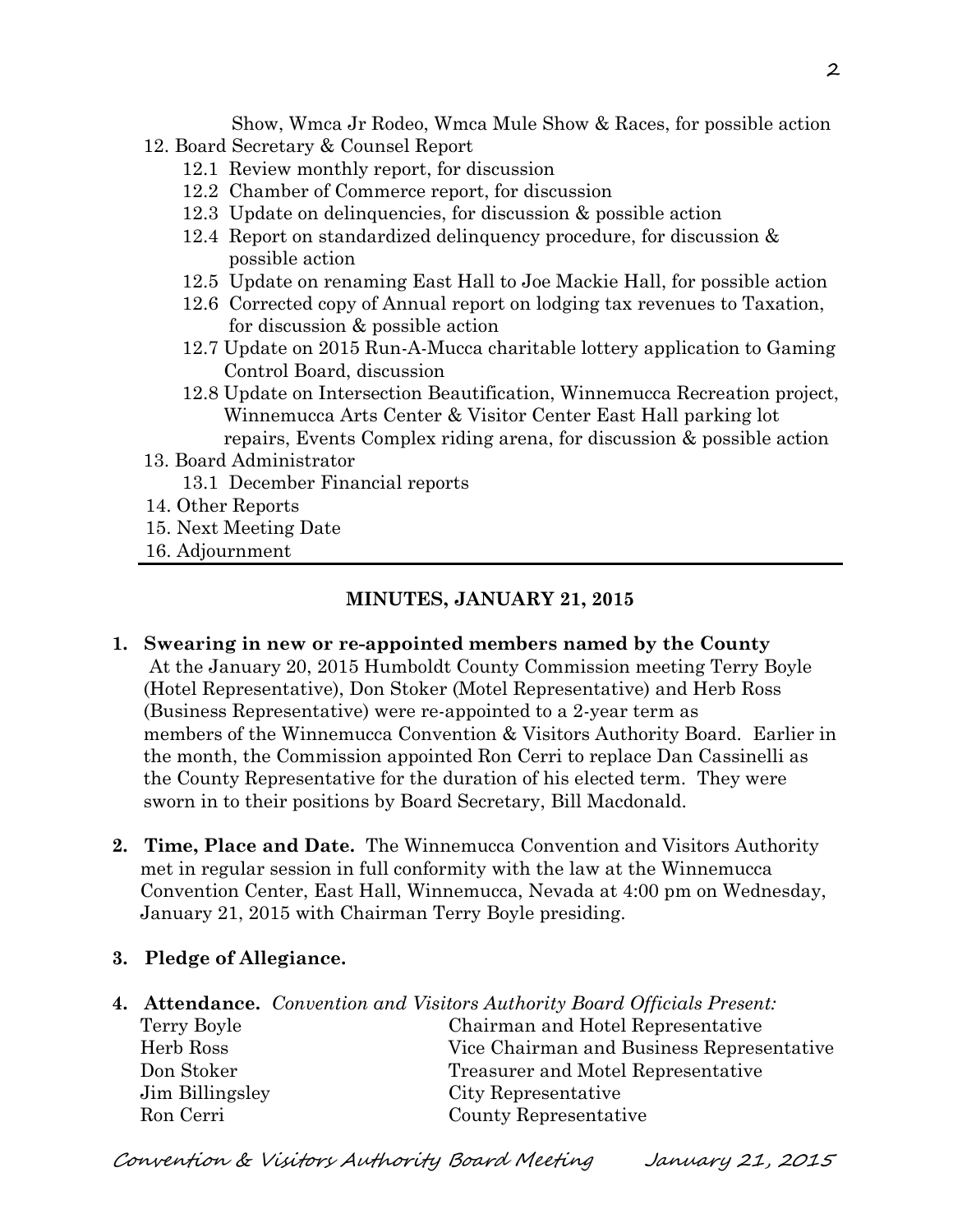Bill Macdonald Secretary and Counsel Kendall Swensen Board Administrator

*Convention and Visitors Authority Board Officials Absent:* None

*Staff Members Present:* Kim Petersen Director Shelly Noble Administrative Clerk

*Staff Members Absent:* None

| <b>Others Present:</b> |                                      |  |
|------------------------|--------------------------------------|--|
| Greg Hubbard           | Christian Motorcyclists Association  |  |
| Nonna Hubbard          | Christian Motorcyclists Association  |  |
| Paige Brooks           | Wmca Basque Club                     |  |
| Louis Mendiola         | Wmca Basque Club                     |  |
| Maureen Macdonald      | Wmca Basque Club                     |  |
| Joyce Sheen            | The Humboldt Sun                     |  |
| Tim Connors            | Lowry High School                    |  |
| Martin Bunyard         | Nev Reined Cow & Cutting Horse Assoc |  |
| Dave Grashuis          | Wmca Stockhorse Classic              |  |
| Kent Arrien            | Humb Co Shooting Park                |  |
| Ray Parks              | Lowry High School                    |  |
|                        |                                      |  |

#### **5. Meeting Notice Report.**

Chairman Boyle reported that notice, including meeting agenda, was posted by Shelly Noble by 9:00 am Friday, January 15, 2015 at Humboldt County Library, Court House, Post Office, City Hall and Convention Center West Hall. No persons have requested mailed notice during the past six months.

**6. Business Impact Determination.** After review of the January 21, 2015 agenda, and report by Counsel that he saw nothing in the Agenda requiring a business economic impact study or statement, *Jim Billingsley made a motion that no proposed agenda item is likely to impose a direct and significant economic burden on a business or directly restrict formation, operation, or expansion of a business. The motion carried, 4-0.* Don Stoker was not present for this vote.

#### **7. Minutes.**

Prior meeting minutes of December 17, 2014. *Jim Billingsley made a motion to accept the minutes of the December 17, 2014 meeting. Motion carried, 3-0.* Ron Cerri abstained because he was not present at this meeting.Don Stoker was not present for this vote.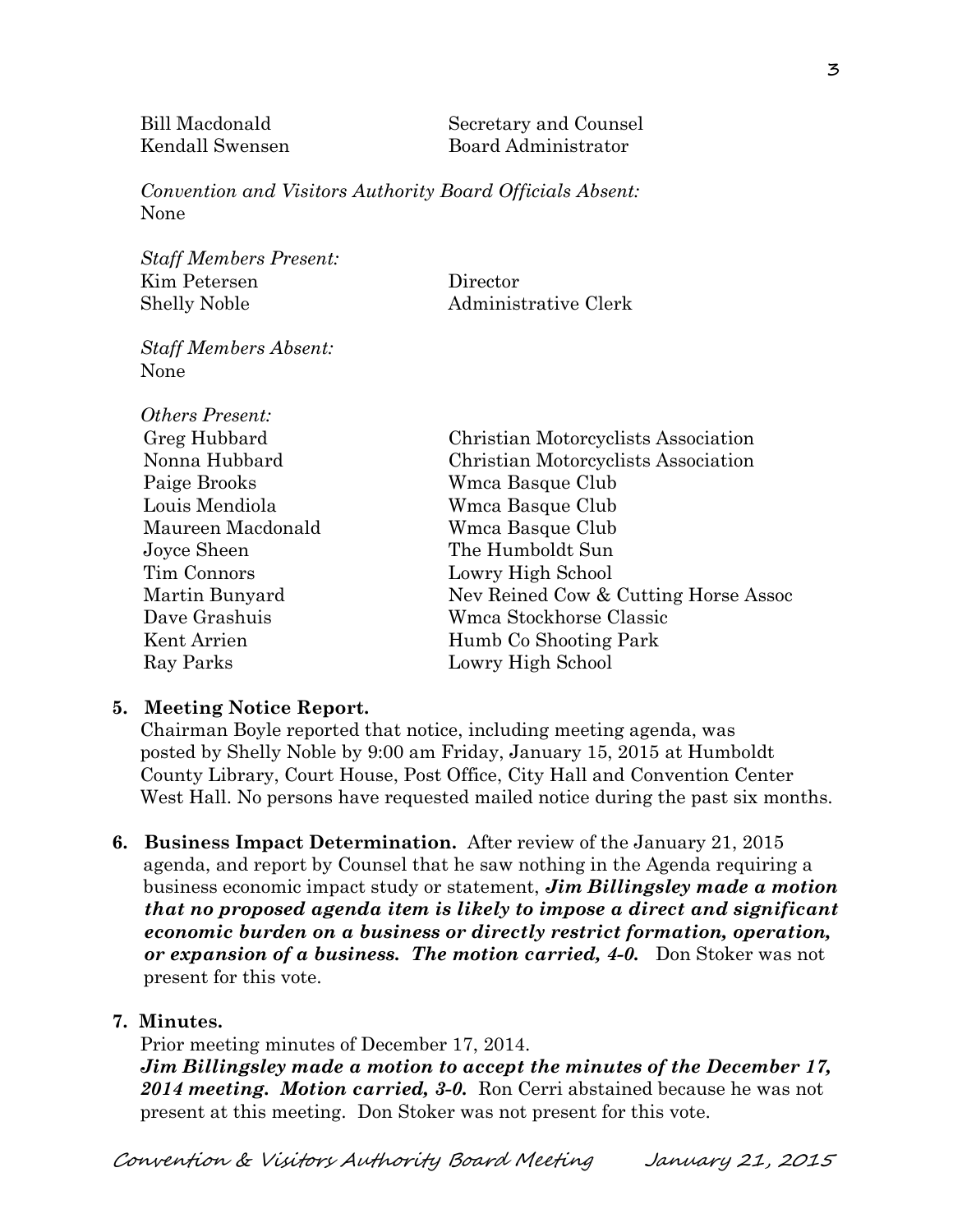**8. Claims.** The following claims were submitted for payment and approved on January 21, 2015:

| BANK ACCOUNT      | <b>CHECK NUMBERS</b> | <b>AMOUNT</b> |
|-------------------|----------------------|---------------|
| Nevada State Bank | 19759-19840          | \$154,306.19  |

*Jim Billingsley made a motion to approve all claims as submitted. The motion carried, 4-0.* Don Stoker was not present for this vote.

#### **9. Reorganization**

**9.1 Elect Chairman, Vice-Chairman, Treasurer, Secretary** *Jim Billingsley made a motion nominating Terry Boyle as WCVA Chairman, Herb Ross as WCVA Vice-Chairman, Don Stoker as WCVA Treasurer and Bill Macdonald as WCVA Secretary for 2015 and 2016. Motion carried, 4-0.* Don Stoker was not present for this vote.

**9.2 Appoint Board Administrator, Counsel** *Terry Boyle made a motion to appoint Kendall Swensen as WCVA Board Administrator and Bill Macdonald as WCVA Board Counsel for 2015 and 2016. Motion carried, 4-0.* Don Stoker was not present for this vote.

**9.3 Appointment of representatives to other Boards, Committees or functions sponsored or supported by WCVA** Board appointments will be made at a future date.

#### **10. General Business.**

**10.1 Greg Hubbard, Nev. Christian Motorcyclists Association State Rally, August 7-9, 2015, request for funding, for possible action** This will be the  $3^{rd}$  year that this organization has held a state rally. This will be the first time it will be held in Winnemucca. At the first rally their attendance was approximately 50, the second one had over 75 attend. They are hopeful that this year's rally will attract more than 100 participants. They operate on a very minimal budget and are requesting funds to cover the rental fee for the Exhibit Hall and kitchen at the Fairgrounds. At this time, all of the people attending this event are from out of town. *Terry Boyle made a motion approving a grant in the amount of \$1,250 for the Nevada Christian Motorcyclists Association Rally, August 7-9, 2015. Motion carried 4-0.* Don Stoker was not present for this vote.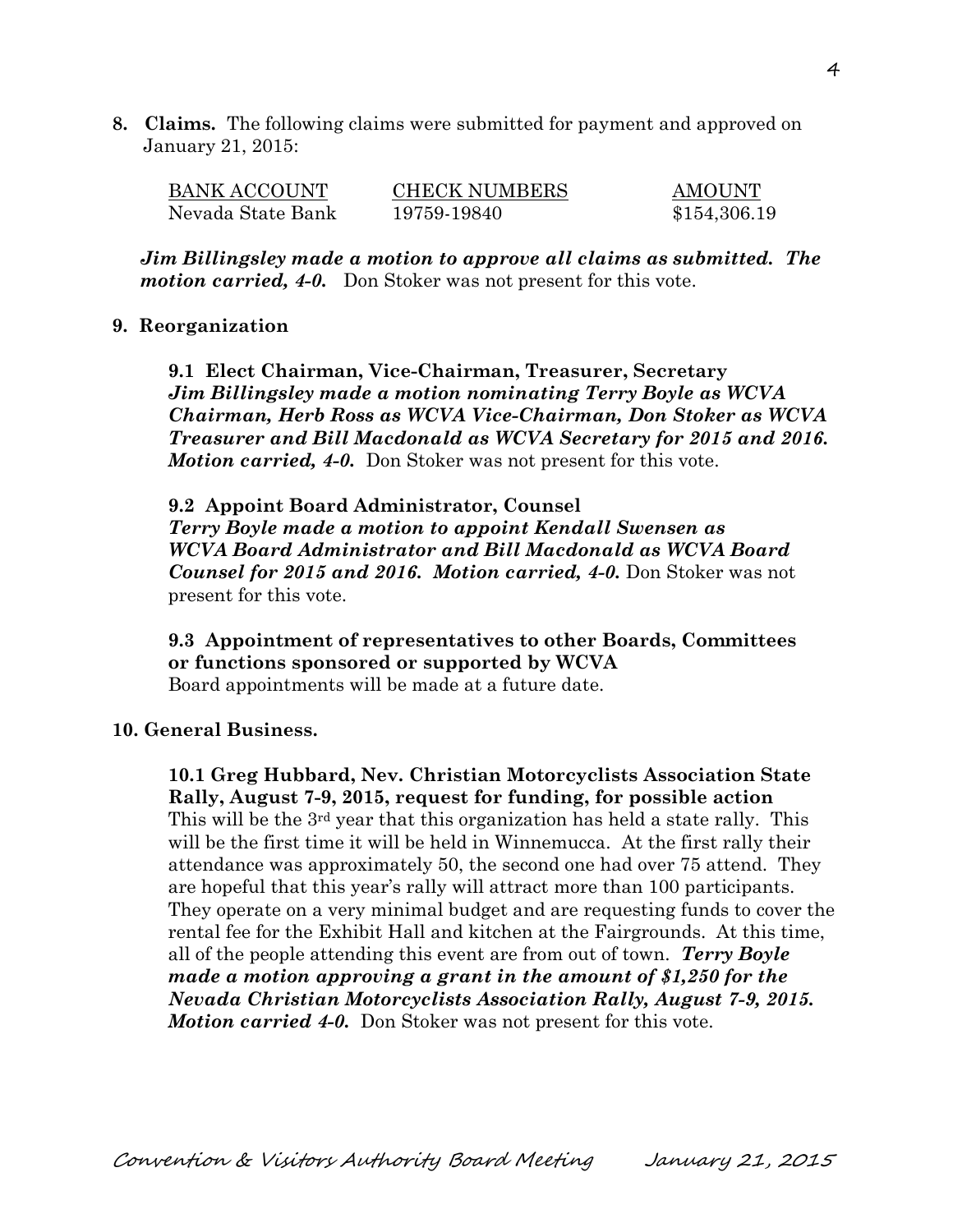#### **10.2 Kent Arrien, Humb Co Shooting Park, request for funding, for possible action**

Kent is here tonight to make his annual request for maintenance funding in the amount of \$1,500 for the shooting park. In addition, he is requesting funding for two shade structures at a cost of \$4,000 each. He was asked if he had made funding requests to other entities. Kent acknowledged that other requests are made to outdoor organizations, the city and county. He also writes grants for various projects at the shooting park. Terry commented that he gets a lot of positive comments from visitors that utilize the shooting park. Other board members acknowledged that this facility is used quite heavily by locals and visitors alike. *Jim Billingsley made a motion approving a grant in the amount of \$1,500 to be used towards maintenance at the Humboldt County Shooting Park and an additional grant in the amount of \$4,000 to used for the construction of one shade structure at the shooting park. Motion carried, 4-0.* Don Stoker was not present for this vote.

#### **10.3 Maureen Macdonald, Wmca Basque Club, Basque Festival, June 13 & 14, 2015, request for funding, for possible action**

Maureen and Louis Mendiola are here tonight to make this request. After several years of operating their festival at a loss, organizers of last year's event worked diligently to tighten their budget and did come out ahead. It was only a \$12 profit, but it's a start that they are confident they can build on. Our festival is the first one of the summer and they already have been in contact with groups from Utah and Boise saying that they had a wonderful time at our festival last year and are looking forward to attending the 2015 event. The festival committee plan to work with the Chamber and the Downtown Business Association to increase local participation since all events are held at the Convention Center and are centered around the downtown area. The request to WCVA is for a facility grant and also a \$2,000 grant. *Jim Billingsley made a motion to approve a West Hall facility grant in the amount of \$1,300 (WH rental, 2 days @ \$600, kitchen rental of \$100), a \$1,000 grant and a \$1,000 underwriting to the Winnemucca Basque Club for their Annual Basque Festival, June 13 & 14, 2015. The Winnemucca Basque Club is responsible for any other customary Convention Center charges. Motion carried 4-0.* Don Stoker was not present for this vote. Don Stoker arrived.

#### **10.4 Dave Grashuis, Winnemucca Stock Horse Classic, July 10-12, 2015, request for funding, for possible action**

Dave is here tonight to answer questions and make his funding request. Martin Bunyard is before the board as well to request additional funding to what was awarded in November for the Winnemucca Summer Cutting. At that time, the Summer Cutting was awarded a \$5,000 grant for the 2015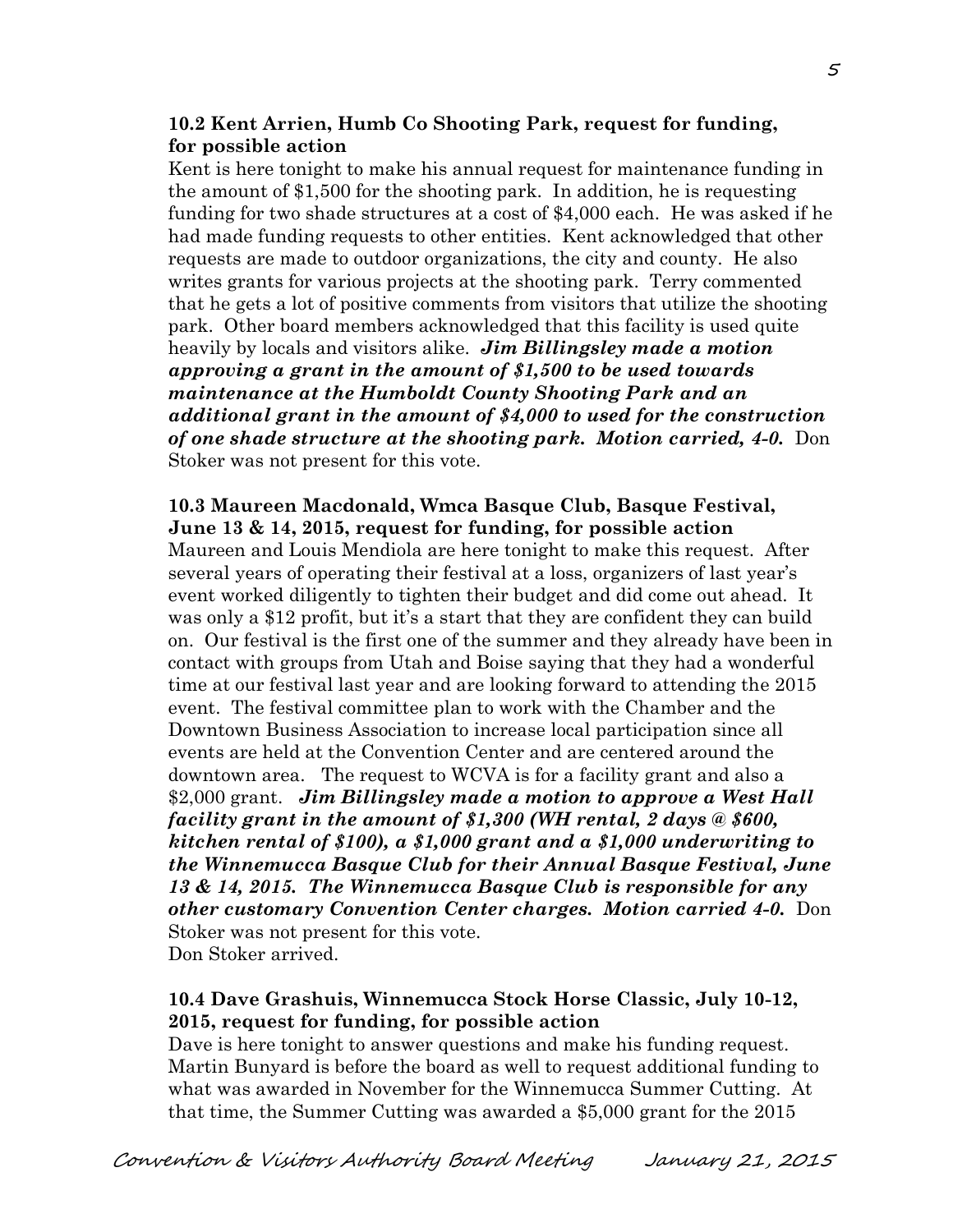event. These two events are held during the same weekend in July at the Winnemucca Events Complex untilizing the main outdoor arena and the Indoor Event Center. As the discussion progressed, the board had some questions about the financial information that was provided to them. It appears that the Winnemucca Stock Horse Classic had a net profit of approximately \$3,500. Under the terms of the \$4,000 underwriting that he was awarded for the 2014 event, this board should receive that profit before any other funding is awarded. Additionally, according to Mr. Bunyard's financial information, the Winnemucca Summer Cutting made a profit of \$11,000 which would require him to return the \$5,000 underwriting amount that he was awarded for 2014 before any additional funding will be awarded. They are both requesting substantial amounts of funding for 2015 (Wmca Stock Horse Classic - \$15,000, Winnemucca Summer Cutting - an additional \$5,000 for a total of \$10,000 for 2015). Kim feels these events are growing and having them on the same weekend is a benefit for everyone. Still, board members all agreed that they must require these underwriting amounts to be repaid before other funds may be dispersed. After a lengthy discussion, *Jim Billingsley made a motion approving a \$5,500 grant and \$5,500 underwriting for the Winnemucca Stock Horse Classic to be held on July 10-12, 2015 at the Winnemucca Events Complex. Before these funds are released, the Winnemucca Convention & Visitors Authority must receive the underwriting recovery of \$3,500 from the 2014 Winnemucca Stock Horse Classic. Also included in this motion was approval for an additional \$6,000 in funding for the Winnemucca Summer Cutting to be held on July 10-12, 2015 at the Winnemucca Events Complex. With the \$5,000 that was awarded in November, this brings the total funding for this year's Summer Cutting to \$11,000 – \$5,500 is grant funding and \$5,500 as an underwriting. Before these funds are released, the Winnemucca Convention & Visitors Authority must receive the underwriting recovery of \$5,000 from the 2014 Winnemucca Summer Cutting. Motion carried, 5-0.* 

**10.5 Martin Bunyard, Winnemucca Summer Cutting, July 10-12, 2015, request for additional funding, for possible action** See item 10.4.

## **10.6 Ray Parks & Jim Billingsley, Winnemucca Recreation project update, for discussion**

When Mr. Parks left a message requesting to be on this meeting agenda, there was some confusion as to who would be attending with him and what the discussion would be. Mr. Tim Conners, Lowry Athletic Director, is here tonight with Mr. Parks to discuss funding for a "hospitality room" at the upcoming NIAA Nevada State High School Wrestling Championship Tournament, February 13 & 14, 2015 at the Winnemucca Events Complex.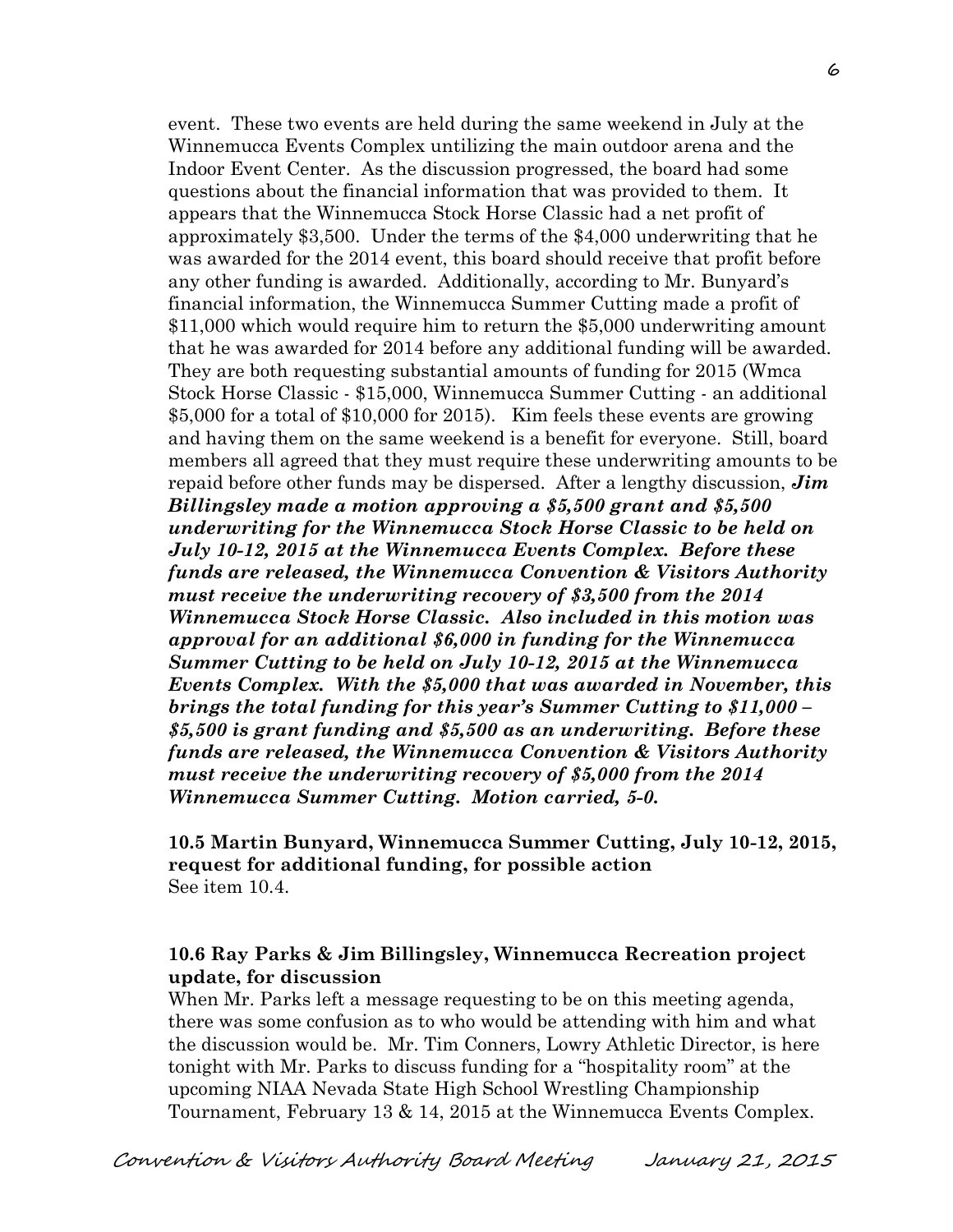As an NIAA event, the host school and community are required to provide many amenities but the NIAA does not provide funding for these amenities. One of these requirements is a hospitality room. Throughout this tournament Lowry must provide meals to approximately 300 coaches, officials and volunteers but has no way to pay for these meals. The request that was to be made tonight was for WCVA to fund this hospitality room. All agreed that this event has a major impact on our community as wrestlers from all over the state, and their families, stay in local motel rooms, eat at restaurants, purchase fuel and shop around town. No action may be taken tonight but board members agreed that they would be open to addressing this issue next month, even though it would be after the tournament. Mr. Parks and Mr. Connors estimated the cost would be no more than \$5,000 and were asked to fill out the appropriate funding request form and return it, along with receipts for hospitality room expenses, so that it may be added to the February agenda and the board could take action on it then.

**10.7 Terry Boyle, NCOT Tourism Grant proposal, 2015 Western State Ranch Rodeo Finals television commercial, for possible action** Marc Page is interested in producing a commercial for his event and would like assistance from WCVA. He estimates the cost would be \$40,000. He would like to request \$20,000 from Nevada Commission on Tourism and \$20,000 from WCVA. This funding would be in addition to the Cooperative Funding he has been awarded by this board in the past. In 2014 WCVA Cooperative Funding for this event was \$20,000 (\$10,000 grant, \$10,000 underwriting). Board members were concerned that these amounts for one event were excessive but would be willing to work with Marc to explore other funding options. No action will be taken tonight. Kim and Terry are going to meet with Marc soon to discuss this in more detail.

### **10.7 Accommodations tax 9-month refund requests, for possible action, Smirnes (\$432), Monson (\$465.34), Scow (\$540), Cassinos (\$383.40)**

*Terry Boyle made a motion to approve the accommodation tax 9-month refund requests for Andrew Smirnes (\$432), Willard Monson (\$465.34), Tracy Scow (\$540) and Bill Cassinos (\$383.40) Motion carried, 5-0.* 

**11. Director's Report.**

#### **11.1 Financial reports on WCVA events**

Bank reconciliations for the Tri-County Fair and Ranch Hand Rodeo were included in the board packets for review.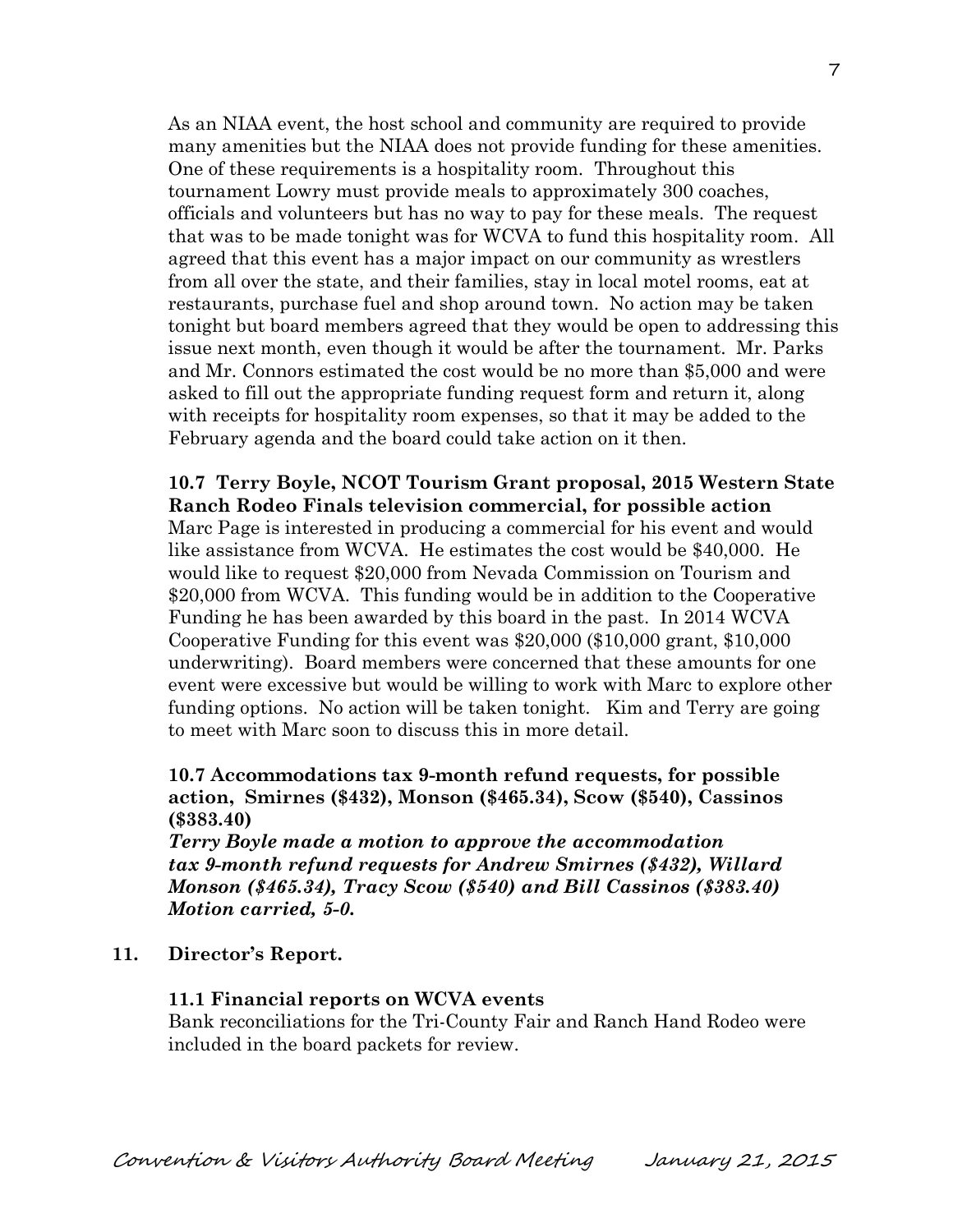#### **11.2 Closure of bank accounts on inactive WCVA events – Nev Open Horse Show, Wmca Jr Rodeo, Wmca Mule Show & Races, for possible action**

These are accounts for events we are not longer producing. We have kept them open for quite some time after we ceased producing the events in case they were started up again. But, at this time, we no longer need to keep these accounts open. The current balances in each account are: Nev Open Horse Show - \$9,971.17, Wmca Jr Rodeo - \$4,366.50 and Wmca Mule Show & Races - \$17,139.84. If they do start up again, the funds will be returned. *Terry Boyle made a motion authorizing the closure of WCVA bank accounts for the Nev Open Horse Show, Wmca Jr Rodeo and Wmca Mule Show & Races. The funds will be deposited into the main WCVA bank account and will be returned if these events become active again. Motion carried, 5-0.* 

#### **12. Secretary and Counsel, Monthly report.**

**12.1 Review monthly report, for discussion** No report.

**12.2 Chamber of Commerce report, for discussion** This was included in Bill's report.

**12.3 Update on delinquencies, for discussion & possible action** Before this discussion can begin, *Don Stoker made a motion waiving the confidentiality of the details regarding a local motel property so that this board can discuss their non-payment of room taxes. Motion carried 5-0.* Days Inn has filed their room tax report for October 2014 but has not paid the room tax due. Shelly sent him the first notice after the due date and Bill has sent subsequent letters requesting payment of room tax plus penalties and interest. We have not had any response from them. According to Bill, the next step per NRS would be to ask the city council to initiate suspension or revocation of their business license. We must send a letter to the property owner 25 days before any administrative action such as this can be started. If the letter and request for payment was mailed tomorrow this period of time would be complete by our meeting in February and we could then make our request to the city council. *Jim Billingsley made a motion authorizing Bill Macdonald to send the notice, as required by NRS, to the owner(s) of Days Inn notifying them of our intention to request that the Winnemucca City Council start the process to suspend or revoke their business license for non-payment of room tax. Motion carried, 5-0.*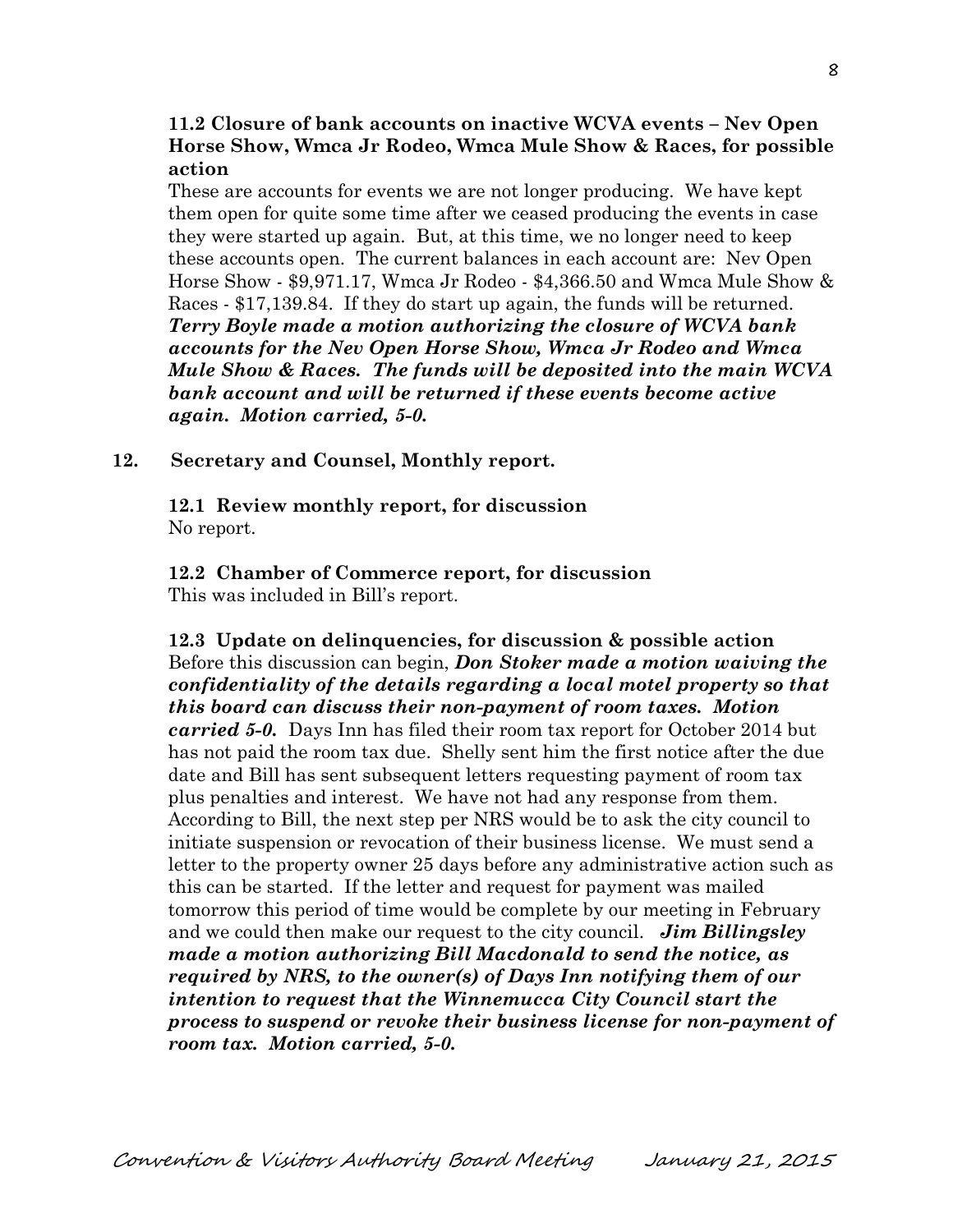# **12.4 Update on renaming East Hall to Joe Mackie Hall, for possible action**

No report**.**

#### **12.5 Corrected copy of Annual report on lodging tax revenues to Taxation, for discussion & possible action**

At last month's meeting, there was a typo on this report so Bill has corrected it and included it in his packet for board members to review.

## **12.6 Update on 2015 Run-A-Mucca charitable lottery application to Gaming Control Board, discussion**

We have been notified by Gaming Control that our lottery application for the Run-A-Mucca motorcycle has been approved.

## **12.7 Update on Intersection Beautification, Winnemucca Recreation project, Winnemucca Arts Center & Visitor Center, East Hall parking lot repairs, Events Complex riding arena, for discussion & possible action**

Kim has tried to make contact with Michael Clay Contruction to see where he is with getting a cost estimate for the East Hall parking lot repairs. So far, he has been unsuccessful. Kim will try to find someone else to work up these numbers as we need to get these repairs completed.

## **13. Board Administrator.**

# **13.1 December Financial Reports, for discussion**

Room tax revenue continues to decline.

#### **14. Other Business.**

None.

## **15. Regular Business. Next Meeting. The Board confirmed the next regular meeting date of Wednesday, February 18, 2015, 4:00 pm.**

**16. Adjourn.** *Terry Boyle made a motion to adjourn this meeting. Motion carried, 5-0.* The meeting was adjourned at 6:15 pm to the next regular meeting, or to the earlier call of the Chairman or to the call of any three (3) members of the Board on three (3) working days notice.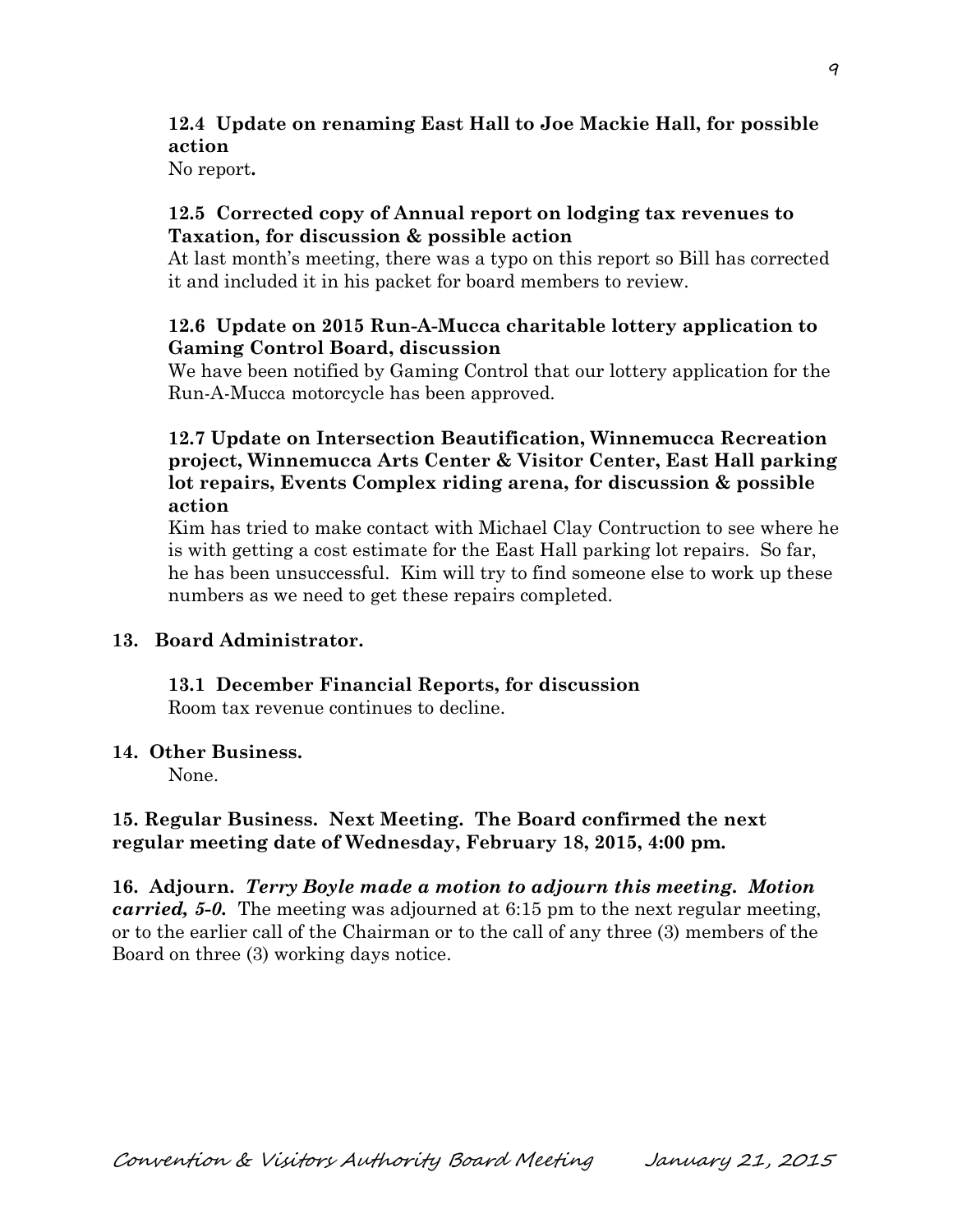Respectfully submitted,

Shelly Noble

APPROVED ON \_\_\_\_\_\_\_\_\_\_\_\_\_\_\_\_\_\_\_\_\_\_\_\_\_\_\_\_, 2015

As written\_\_\_\_\_\_\_\_\_\_\_\_\_\_\_

As corrected \_\_\_\_\_\_\_\_\_\_\_\_\_ Winnemucca Convention & Visitors Authority Board

TERRY BOYLE HERB ROSS Hotel Representative

 $\_$  ,  $\_$  ,  $\_$  ,  $\_$  ,  $\_$  ,  $\_$  ,  $\_$  ,  $\_$  ,  $\_$  ,  $\_$  ,  $\_$  ,  $\_$  ,  $\_$  ,  $\_$  ,  $\_$  ,  $\_$  ,  $\_$  ,  $\_$  ,  $\_$  ,  $\_$  ,  $\_$  ,  $\_$  ,  $\_$  ,  $\_$  ,  $\_$  ,  $\_$  ,  $\_$  ,  $\_$  ,  $\_$  ,  $\_$  ,  $\_$  ,  $\_$  ,  $\_$  ,  $\_$  ,  $\_$  ,  $\_$  ,  $\_$  , Chairman and Vice Chairman and Business Representative

\_\_\_\_\_\_\_\_\_\_ \_ \_\_\_\_\_\_\_\_\_\_\_\_\_\_\_ \_\_\_\_\_\_\_\_\_ \_\_\_\_\_\_\_\_\_\_\_\_\_\_\_\_\_\_ DON STOKER JIM BILLINGSLEY Treasurer and Motel Representative City Representative

\_\_\_\_\_\_\_\_\_\_\_\_\_\_\_\_\_\_\_\_\_\_\_\_\_\_\_\_\_\_\_\_\_\_

RON CERRI County Representative

Convention & Visitors Authority Board Meeting January 21, 2015